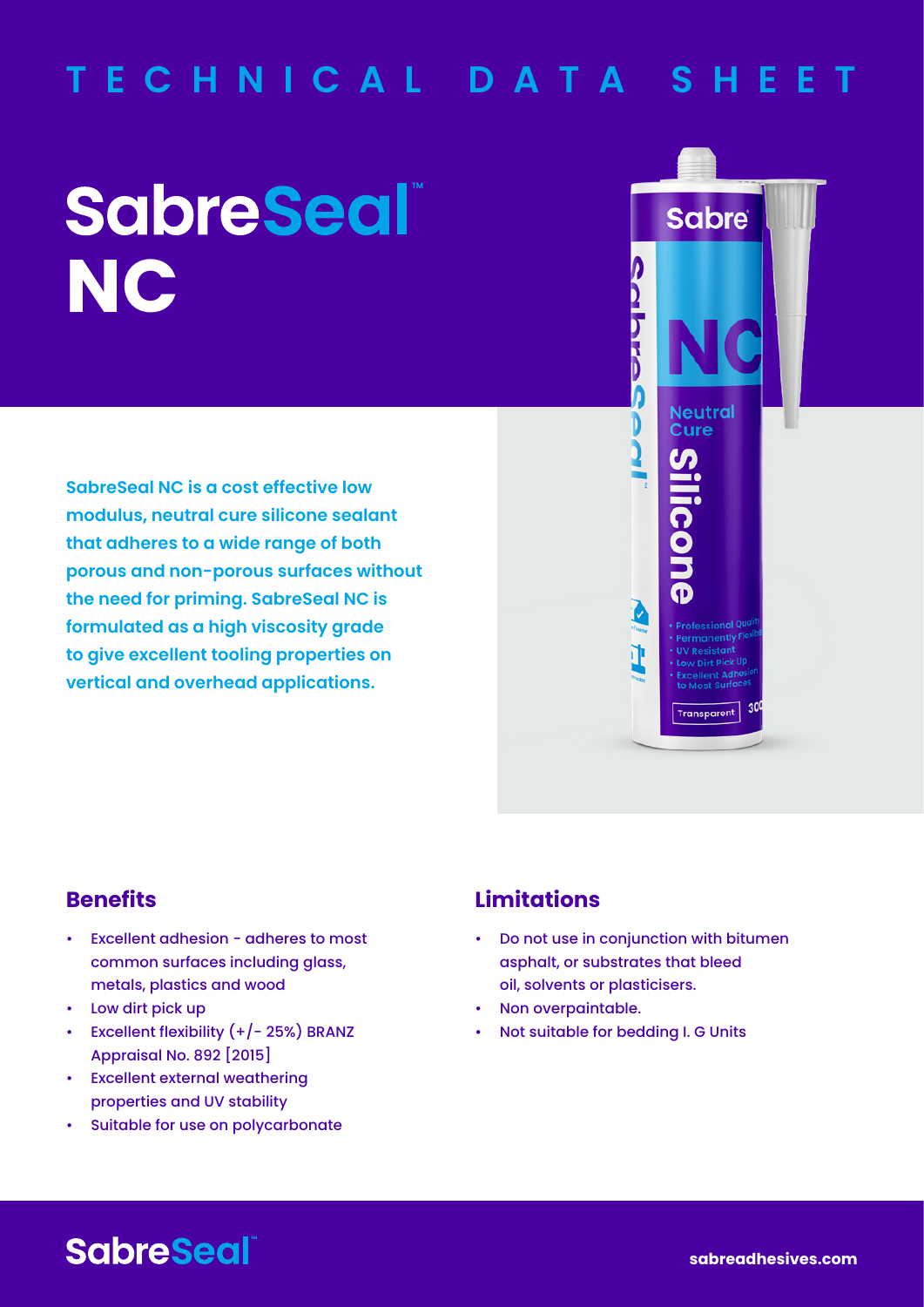#### **Areas of Use**

- Roofing and plumbing seals around penetrations and flashings
- Perimeter pointing internally and externally around PVCu /wood and all other window frames
- Sealing and as an adhesive onto PVCu, plastic trims and components
- Suitable as an expansion joint sealant
- Suitable for the sealing of pool fittings
- **Waterproofing**
- Sealing soft metals such as lead, copper and zinc
- General glazing sealing and draught proofing, including repair work over existing sealant
- Glass to glass and glass to aluminium sealing
- Parapet and roof weather sealing applications
- Precast formwork sealant

#### **Surface Preparation**

Surfaces must be clean, dry and free from dust, grease and other contaminants. As quality of plastics can vary, always carry out adhesion tests prior to large scale use. Improve adhesion by wiping surface with white spirits (painted surfaces). Priming is generally not required, although we always advise testing small areas prior to use.

Joint design should be as follows:

**Minimum width:** 5mm. Movement capacity will be impaired if the depth of the joint is greater than the width. For maximum movement accommodation, it is recommended that:

- **1** The joint depth should be no less than 5mm.
- **2** Joint depth should be 5mm for joints up to 10mm wide.
- **3** Joints above 10mm in width should be half the width in depth up to 20mm and minimum 10mm for wider joints.

For deep joints, reduce depth by using SabreFix LF Foam or a suitable joint backer rod. Triangular fillets should be no less than 12mm across the face and should be finished with a flat or convex face. Cut the tip of the cartridge taking care not to damage the thread. Apply nozzle and cut at an angle of 45° with an opening slightly larger than the gap to be sealed. Apply using a standard sealant gun. Best results will be obtained by keeping an even pressure on the trigger and keeping the gun at a constant angle to the surface being sealed. To ensure a proper bond, always smooth the sealant down with a spatula or piece of wood An improved joint appearance can be achieved by placing masking tape to both sides of the joint, removing within 5 minutes of application.

#### **Application**

Cut the tip of the cartridge taking care not to damage the thread. Apply nozzle and cut cleanly at an angle of 45' with an opening slightly larger than the gap to be sealed. Apply using a standard sealant gun. Best results will be obtained by keeping an even pressure on the gun trigger and keeping the gun at a constant angle to the surface being sealed. Smooth down within 10 minutes of application using a wetted spatula, piece of wood or wetted finger. Any excess sealant can be removed with white spirit.

# **SabreSeal**